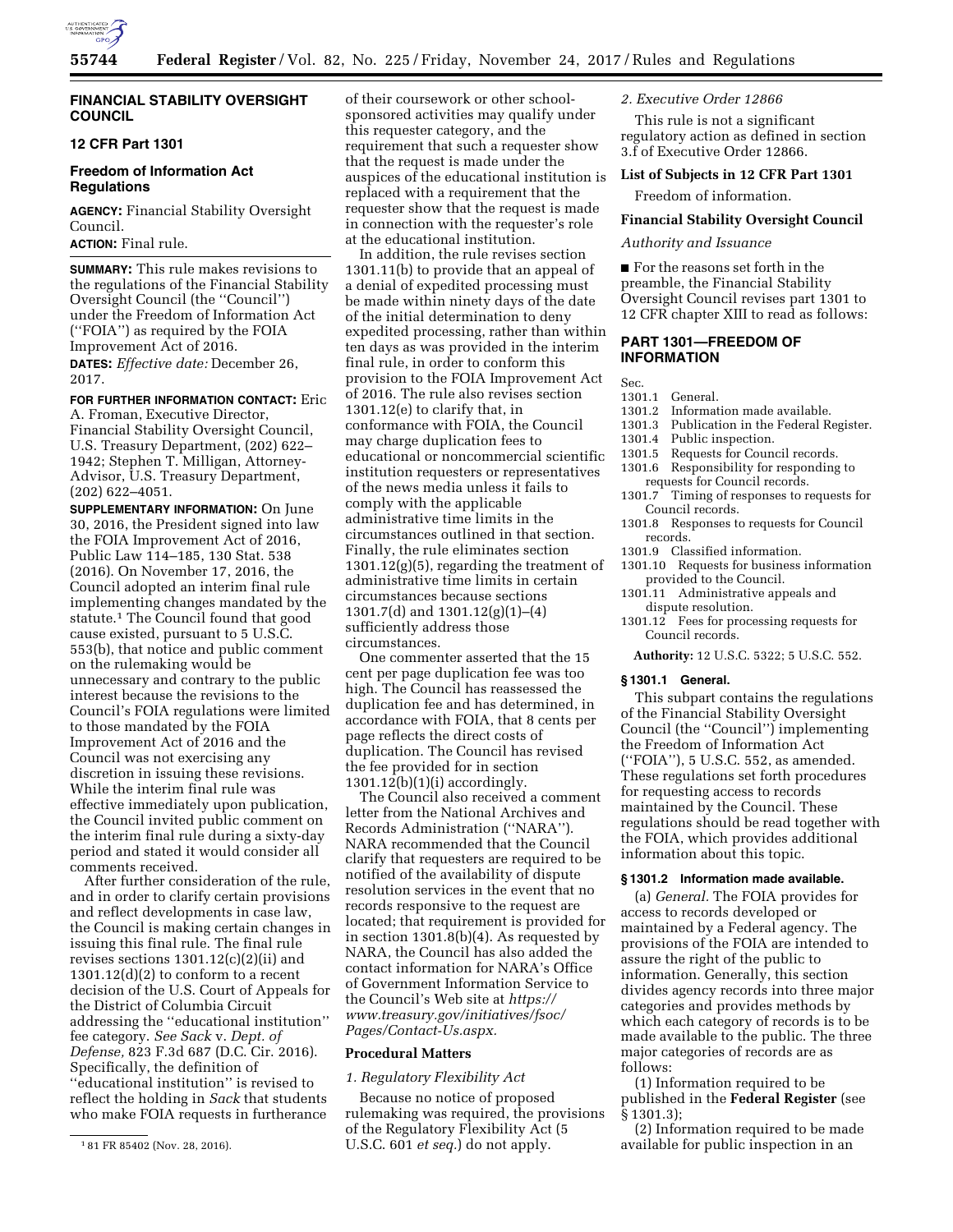electronic format or, in the alternative, to be published and offered for sale (see § 1301.4); and

(3) Information required to be made available to any member of the public upon specific request (see §§ 1301.5 through 1301.12).

(b) *Right of access.* Subject to the exemptions and exclusions set forth in the FOIA (5 U.S.C. 552(b) and (c)), and the regulations set forth in this subpart, any person shall be afforded access to records.

(c) *Exemptions.* (1) The disclosure requirements of 5 U.S.C. 552(a) do not apply to certain records which are exempt under 5 U.S.C. 552(b); nor do the disclosure requirements apply to certain records which are excluded under 5 U.S.C. 552(c).

(2) The Council shall withhold records or information under the FOIA only when it reasonably foresees that disclosure would harm an interest protected by a FOIA exemption or when disclosure is prohibited by law. Whenever the Council determines that full disclosure of a requested record is not possible, the Council shall consider whether partial disclosure is possible and shall take reasonable steps to segregate and release nonexempt information. Nothing in this paragraph requires disclosure of information that is otherwise exempted from disclosure under 12 U.S.C. 552(b)(3).

# **§ 1301.3 Publication in the Federal Register.**

Subject to the application of the FOIA exemptions and exclusions (5 U.S.C. 552(b) and (c)) and subject to the limitations provided in 5 U.S.C. 552(a)(1), the Council shall state, publish and maintain current in the **Federal Register** for the guidance of the public:

(a) Descriptions of its central and field organization and the established places at which, the persons from whom, and the methods whereby, the public may obtain information, make submittals or requests, or obtain decisions;

(b) Statements of the general course and method by which its functions are channeled and determined, including the nature and requirements of all formal and informal procedures available;

(c) Rules of procedure, descriptions of forms available or the places at which forms may be obtained, and instructions as to the scope and contents of all papers, reports, or examinations;

(d) Substantive rules of general applicability adopted as authorized by law, and statements of general policy or interpretations of general applicability

formulated and adopted by the Council; and

(e) Each amendment, revision, or repeal of matters referred to in paragraphs (a) through (d) of this section.

### **§ 1301.4 Public inspection.**

(a) *In general.* Subject to the application of the FOIA exemptions and exclusions (5 U.S.C. 552(b) and (c)), the Council shall, in conformance with 5 U.S.C. 552(a)(2), make available for public inspection in an electronic format, or, in the alternative, promptly publish and offer for sale:

(1) Final opinions, including concurring and dissenting opinions, and orders, made in the adjudication of cases;

(2) Those statements of policy and interpretations which have been adopted by the Council but which are not published in the **Federal Register**;

(3) Its administrative staff manuals and instructions to staff that affect a member of the public;

(4) Copies of all records, regardless of form or format, that have been released previously to any person under 5 U.S.C. 552(a)(3) and §§ 1301.5 through 1301.12, and that the Council determines have become or are likely to become the subject of subsequent requests for substantially the same records. When the Council receives three (3) or more requests for substantially the same records, then the Council shall place those requests in front of any existing processing backlog and make the released records available in the Council's public reading room and in the electronic reading room on the Council's Web site.

(5) A general index of the records referred to in paragraph (a)(4) of this section.

(b) *Information made available online.* For records required to be made available for public inspection in an electronic format pursuant to 5 U.S.C. 552(a)(2) and paragraphs (a)(1) through (4) of this section, the Council shall make such records available on its Web site as soon as practicable but in any case no later than one year after such records are created.

(c) *Redaction.* Based upon applicable exemptions in 5 U.S.C. 552(b), the Council may redact certain information contained in any matter described in paragraphs (a)(1) through (4) of this section before making such information available for inspection or publishing it. The justification for the redaction shall be explained in writing, and the extent of such redaction shall be indicated on the portion of the record which is made available or published, unless including that indication would harm an interest protected by the exemption in 5 U.S.C. 552(b) under which the redaction is made. If technically feasible, the extent of the redaction shall be indicated at the place in the record where the redaction was made.

(d) *Public reading room.* The Council shall make available for public inspection in an electronic format, in a reading room or otherwise, the material described in paragraphs (a)(1) through (5) of this section. Fees for duplication shall be charged in accordance with § 1301.12. The location of the Council's reading room is the Department of the Treasury's Library. The Library is located in the Freedman's Bank Building (formerly the Treasury Annex), Room 1020, 1500 Pennsylvania Avenue NW., Washington, DC 20220. For building security purposes, visitors are required to make an appointment by calling (202) 622–0990.

(e) *Indices.* (1) The Council shall maintain and make available for public inspection in an electronic format current indices identifying any material described in paragraphs (a)(1) through (3) of this section. In addition, the Council shall promptly publish, quarterly or more frequently, and distribute (by sale or otherwise) copies of each index or supplement unless the Council determines by order published in the **Federal Register** that the publication would be unnecessary and impractical, in which case the Council shall nonetheless provide copies of the index on request at a cost not to exceed the direct cost of duplication.

(2) The Council shall make the indices referred to in paragraphs (a)(5) and (e)(1) of this section available on its Web site.

# **§ 1301.5 Requests for Council records.**

(a) *In general.* Except for records made available under 5 U.S.C. 552(a)(1) and (a)(2) and subject to the application of the FOIA exemptions and exclusions (5 U.S.C. 552(b) and (c)), the Council shall promptly make its records available to any person pursuant to a request that conforms to the rules and procedures of this section.

(b) *Form and content of request.* A request for records of the Council shall be made as follows:

(1) The request for records shall be made in writing and submitted by mail or via the Internet and should state, both in the request itself and on any envelope that encloses it, that it comprises a FOIA request. A request that does not explicitly state that it is a FOIA request, but clearly indicates or implies that it is a request for records, may also be processed under the FOIA.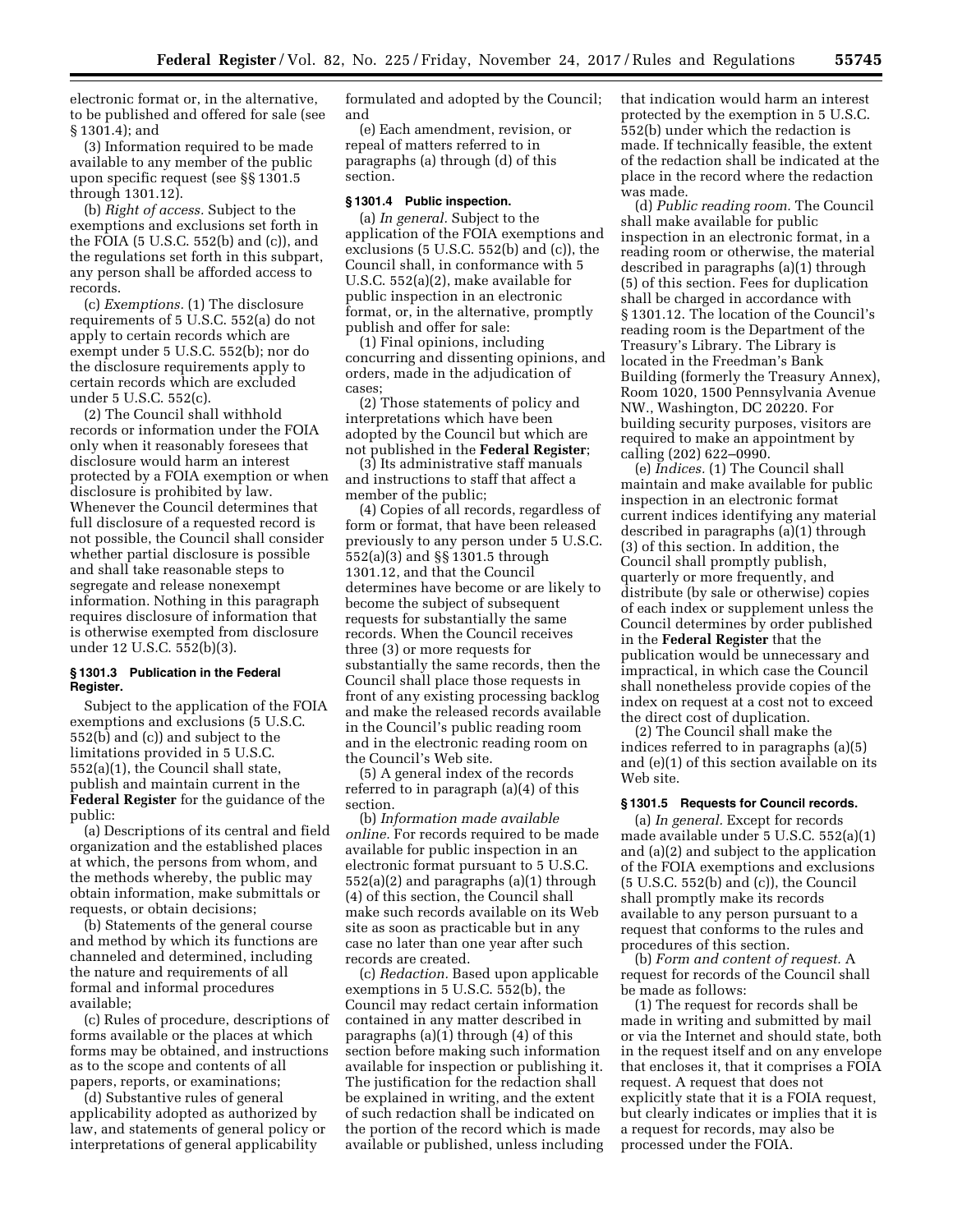(2) If a request is sent by mail, it shall be addressed and submitted as follows: FOIA Request—Financial Stability Oversight Council, U.S. Department of the Treasury, 1500 Pennsylvania Avenue NW., Washington DC 20220. If a request is made via the Internet, it shall be submitted as set forth on the Council's Web site.

(3) In order to ensure the Council's ability to respond in a timely manner, a FOIA request must describe the records that the requester seeks in sufficient detail to enable Council personnel to locate them with a reasonable amount of effort. Whenever possible, the request must include specific information about each record sought, such as the date, title or name, author, recipient, and subject matter of the record. If known, the requester must include any file designations or descriptions for the records requested. In general, a requester is encouraged to provide more specific information about the records or types of records sought to increase the likelihood that responsive records can be located.

(4) The request shall include the name of and contact information for the requester, including a mailing address, telephone number, and, if available, an email address at which the Council may contact the requester regarding the request.

(5) For the purpose of determining any fees that may apply to processing a request, a requester shall indicate in the request whether the requester is a commercial user, an educational institution, non-commercial scientific institution, representative of the news media, or ''other'' requester, as those terms are defined in § 1301.12(c), or in the alternative, state how the records released will be used. The Council shall use this information solely for the purpose of determining the appropriate fee category that applies to the requester and shall not use this information to determine whether to disclose a record in response to the request.

(6) If a requester seeks a waiver or reduction of fees associated with processing a request, then the request shall include a statement to that effect, pursuant to § 1301.12(f). Any request that does not seek a waiver or reduction of fees shall constitute an agreement of the requester to pay any and all fees (of up to \$25) that may apply to the request, unless or until a request for waiver is sought and granted. The requester also may specify in the request an upper limit (of not less than \$25) that the requester is willing to pay to process the request.

(i) Any request for waiver or reduction of fees should be filed together with or as part of the FOIA request, or at a later time prior to the Council incurring costs to process the request.

(ii) A waiver request submitted after the Council incurs costs will be considered in accordance with § 1301.12(f); however, the requester must agree in writing to pay the fees already incurred if the waiver is denied.

(7) If a requester seeks expedited processing of a request, then the request must include a statement to that effect as is required by § 1301.7(c).

(c) *Request receipt; effect of request deficiencies.* The Council shall deem itself to have received a request on the date that it receives a complete request containing the information required by paragraph (b) of this section. The Council need not accept a request, process a request, or be bound by any deadlines in this subpart for processing a request that fails materially to conform to the requirements of paragraph (b) of this section. If the Council determines that it cannot process a request because the request is deficient, then the Council shall return it to the requester and advise the requester in what respect the request is deficient. The requester may then resubmit the request, which the Council shall treat as a new request. A determination by the Council that a request is deficient in any respect is not a denial of a request for records, and such determinations are not subject to appeal.

(d) *Processing of request containing technical deficiency.* Notwithstanding paragraph (c) of this section, the Council shall not reject a request solely due to one or more technical deficiencies contained in the request. For the purposes of this paragraph, the term ''technical deficiency'' means an error or omission with respect to an item of information required by paragraph (b) of this section which, by itself, does not prevent that part of the request from conforming to the applicable requirement, and includes without limitation a non-material error relating to the contact information for the requester, or similar error or omission regarding the date, title or name, author, recipient, or subject matter of the record requested.

#### **§ 1301.6 Responsibility for responding to requests for Council records.**

(a) *In general.* In determining which records are responsive to a request, the Council ordinarily will include only information contained in records that the Council maintains, or are in its possession and control, as of the date the Council begins its search for responsive records. If any other date is

used, the Council shall inform the requester of that date.

(b) *Authority to grant or deny requests.* The records officer shall be authorized to make an initial determination to grant or deny, in whole or in part, a request for a record.

(c) *Referrals.* When the Council receives a request for a record or any portion of a record in its possession that originated with another agency, including but not limited to a constituent agency of the Council, it shall:

(1) In the case of a record originated by a federal agency subject to the FOIA, refer the responsibility for responding to the request regarding that record to the originating agency to determine whether to disclose it; and

(2) In the case of a record originated by a state agency, respond to the request after giving notice to the originating state agency and a reasonable opportunity to provide input or to assert any applicable privileges.

(d) *Notice of referral.* Whenever the Council refers all or any part of the responsibility for responding to a request to another agency, the Council shall notify the requester of the referral and inform the requester of the name of each agency to which the request has been referred and of the part of the request that has been referred.

# **§ 1301.7 Timing of responses to requests for Council records.**

(a) *In general.* Except as set forth in paragraphs (b) through (d) of this section, the Council shall respond to requests according to their order of receipt.

(b) *Multitrack processing.* (1) The Council may establish tracks to process separately simple and complex requests. The Council may assign a request to the simple or complex track based on the amount of work and/or time needed to process the request. The Council shall process requests in each track according to the order of their receipt.

(2) The Council may provide a requester in its complex track with an opportunity to limit the scope of the request to qualify for faster processing within the specified limits of the simple track(s).

(c) *Requests for expedited processing.*  (1) The Council shall respond to a request out of order and on an expedited basis whenever a requester demonstrates a compelling need for expedited processing in accordance with the requirements of this paragraph (c).

(2) *Form and content of a request for expedited processing.* A request for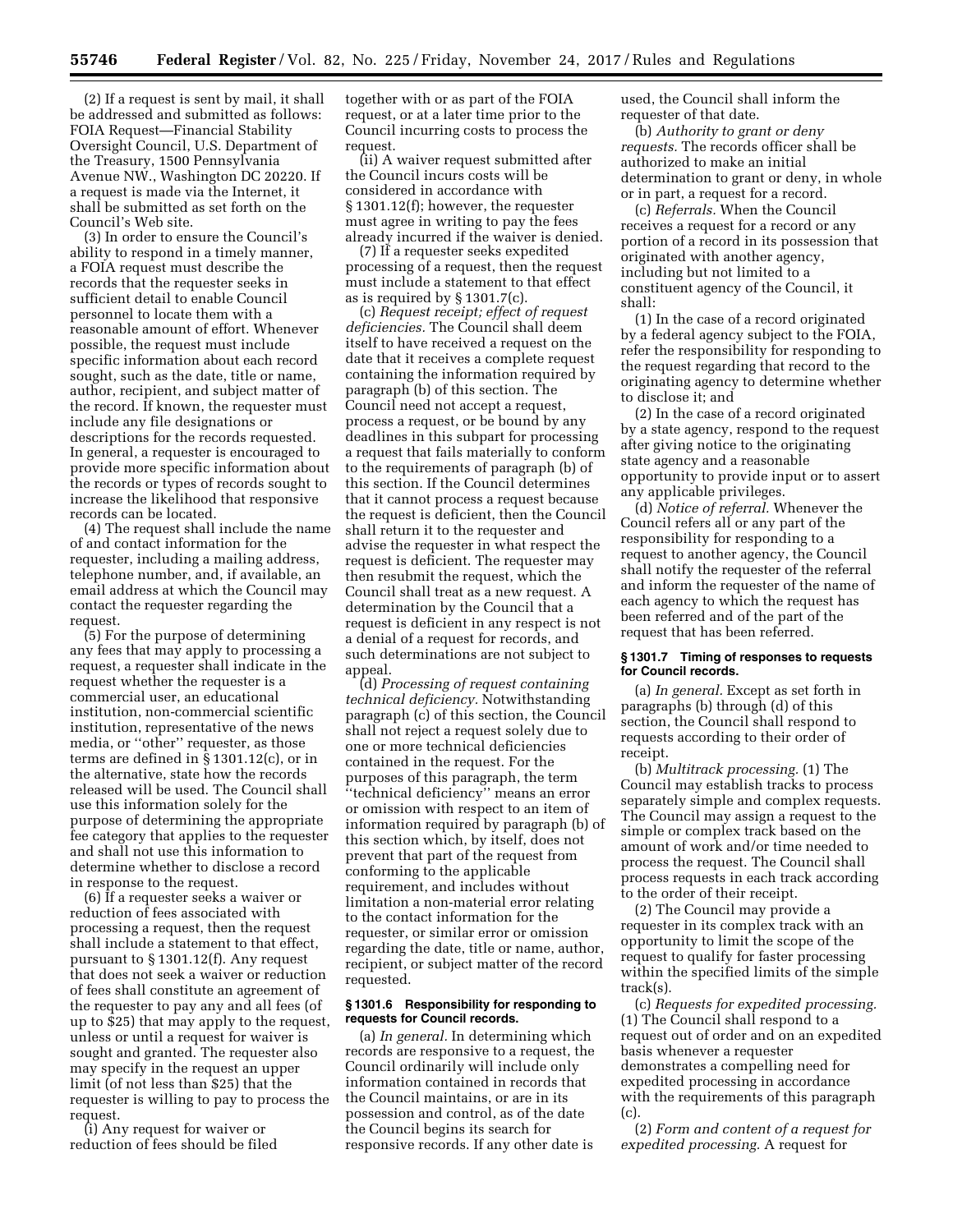expedited processing shall be made as follows:

(i) A request for expedited processing shall be made in writing or via the Internet and submitted as part of the initial request for records. When a request for records includes a request for expedited processing, both the envelope and the request itself must be clearly marked ''Expedited Processing Requested.'' A request for expedited processing that is not clearly so marked, but satisfies the requirements in paragraphs (c)(2)(ii) and (iii) of this section, may nevertheless be granted.

(ii) A request for expedited processing shall contain a statement that demonstrates a compelling need for the requester to obtain expedited processing of the requested records. A ''compelling need'' may be established under the standard in either paragraph (c)(2)(ii)(A) or (B) of this section by demonstrating that:

(A) Failure to obtain the requested records on an expedited basis could reasonably be expected to pose an imminent threat to the life or physical safety of an individual. The requester shall fully explain the circumstances warranting such an expected threat so that the Council may make a reasoned determination that a delay in obtaining the requested records would pose such a threat; or

(B) With respect to a request made by a person primarily engaged in disseminating information, urgency to inform the public concerning actual or alleged Federal Government activity. A person ''primarily engaged in disseminating information'' does not include individuals who are engaged only incidentally in the dissemination of information. The standard of ''urgency to inform'' requires that the records requested pertain to a matter of current exigency to the American general public and that delaying a response to a request for records would compromise a significant recognized interest to and throughout the American general public. The requester must adequately explain the matter or activity and why the records sought are necessary to be provided on an expedited basis.

(iii) The requester shall certify the written statement that purports to demonstrate a compelling need for expedited processing to be true and correct to the best of the requester's knowledge and belief. The certification must be in the form prescribed by 28 U.S.C. 1746: ''I declare under penalty of perjury that the foregoing is true and correct to the best of my knowledge and belief. Executed on [date].''

(3) *Determinations of requests for expedited processing.* Within ten (10) calendar days of its receipt of a request for expedited processing, the Council shall decide whether to grant the request and shall notify the requester of the determination in writing.

(4) *Effect of granting expedited processing.* If the Council grants a request for expedited processing, then the Council shall give the expedited request priority over non-expedited requests and shall process the expedited request as soon as practicable. The Council may assign expedited requests to their own simple and complex processing tracks based upon the amount of work and/or time needed to process them. Within each such track, an expedited request shall be processed in the order of its receipt.

(5) *Appeals of denials of requests for expedited processing.* If the Council denies a request for expedited processing, then the requester shall have the right to submit an appeal of the denial determination in accordance with § 1301.11. The Council shall communicate this appeal right as part of its written notification to the requester denying expedited processing. The requester shall clearly mark its appeal request and any envelope that encloses it with the words ''Appeal for Expedited Processing.''

(d) *Time period for responding to requests for records.* Ordinarily, the Council shall have twenty (20) days (excepting Saturdays, Sundays, and legal public holidays) from when a request that satisfies the requirements of § 1301.5(b) is received by the Council to determine whether to grant or deny a request for records. The twenty-day time period set forth in this paragraph shall not be tolled by the Council except that the Council may:

(1) Make one reasonable demand to the requester for clarifying information about the request and toll the twentyday time period while it awaits the clarifying information; or

(2) Toll the twenty-day time period while awaiting receipt of the requester's response to the Council's request for clarification regarding the assessment of fees.

(e) *Unusual circumstances—*(1) *In general.* Except as provided in paragraph (e)(2) of this section, if the Council determines that, due to unusual circumstances, it cannot respond either to a request within the time period set forth in paragraph (d) of this section or to an appeal within the time period set forth in § 1301.11, the Council may extend the applicable time periods by informing the requester in writing of the unusual circumstances and of the date

by which the Council expects to complete its processing of the request or appeal. Any extension or extensions of time shall not cumulatively total more than ten (10) days (exclusive of Saturdays, Sundays, and legal public holidays).

(2) *Additional time.* If the Council determines that it needs additional time beyond a ten-day extension to process the request or appeal, then the Council shall notify the requester and provide the requester with an opportunity to limit the scope of the request or appeal or to arrange for an alternative time frame for processing the request or appeal or a modified request or appeal. The requester shall retain the right to define the desired scope of the request or appeal, as long as it meets the requirements contained in this part. To aid the requester, the Council shall make available its FOIA Public Liaison, who shall assist in defining the desired scope of the request, and shall notify the requester of the right to seek dispute resolution services from the Office of Government Information Services.

(3) As used in this paragraph (e), ''unusual circumstances'' means, but only to the extent reasonably necessary to the proper processing of the particular requests:

(i) The need to search for and collect the requested records from field facilities or other establishments that are separate from the office processing the request;

(ii) The need to search for, collect, and appropriately examine a voluminous amount of separate and distinct records which are demanded in a single request; or

(iii) The need for consultation, which shall be conducted with all practicable speed, with another agency having a substantial interest in the determination of the request, or among two or more components or component offices having substantial subject matter interest therein.

(4) Where the Council reasonably believes that multiple requests submitted by a requester, or by a group of requesters acting in concert, constitute a single request that would otherwise involve unusual circumstances, and the requests involve clearly related matters, they may be aggregated. Multiple requests involving unrelated matters will not be aggregated. The Council may disaggregate and treat as separate requests a single request that has multiple unrelated components. The Council shall notify the requester if a request is disaggregated.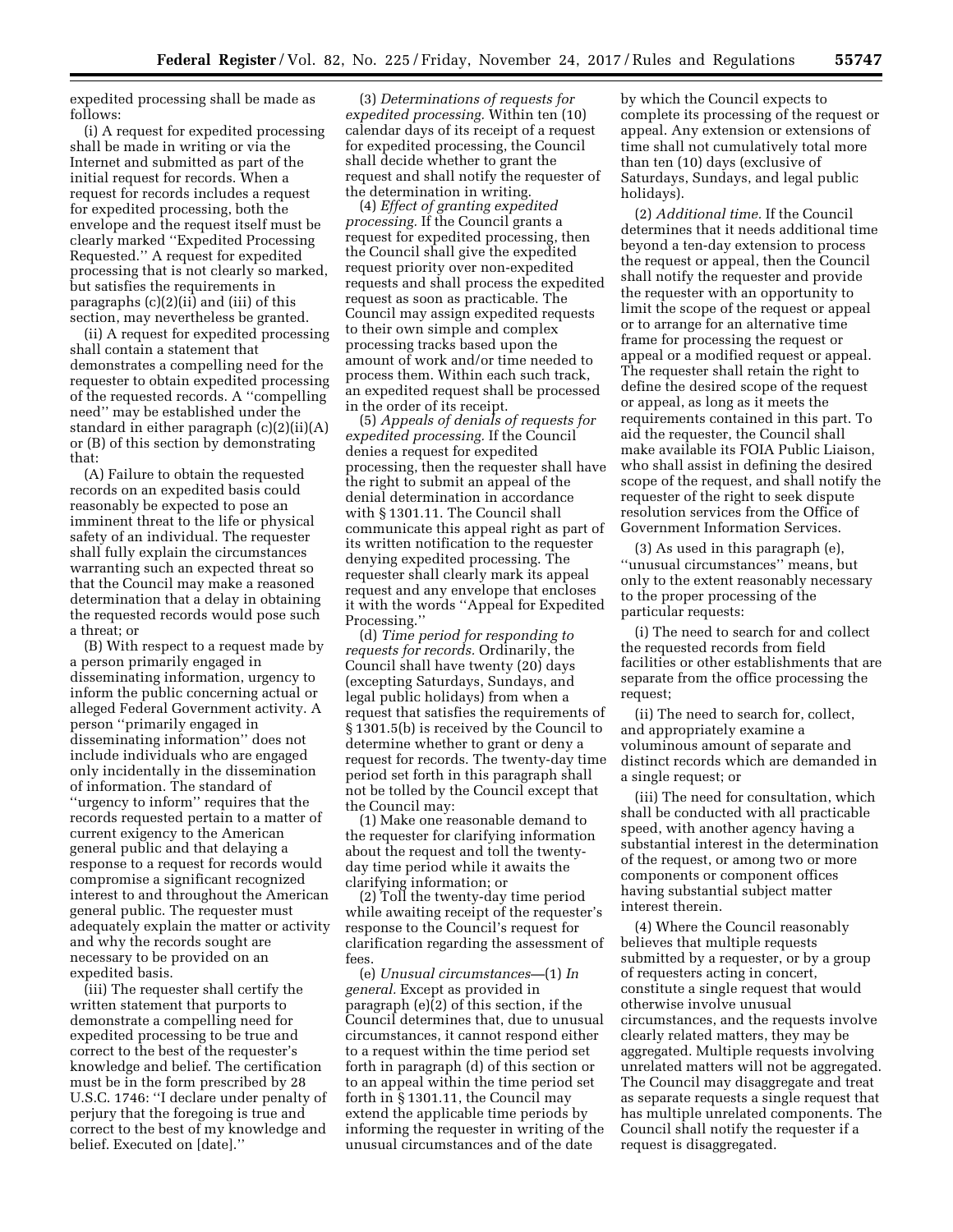# **§ 1301.8 Responses to requests for Council records.**

(a) *Acknowledgement of requests.*  Upon receipt of a request that meets the requirements of § 1301.5(b), the Council ordinarily shall assign to the request a unique tracking number and shall send an acknowledgement letter or email to the requester that contains the following information:

(1) A brief description of the request; (2) The applicable request tracking number;

(3) The date of receipt of the request, as determined in accordance with § 1301.5(c); and

(4) A confirmation, with respect to any fees that may apply to the request pursuant to § 1301.12, that the requester has sought a waiver or reduction in such fees, has agreed to pay any and all applicable fees, or has specified an upper limit (of not less than \$25) that the requester is willing to pay in fees to process the request.

(b) *Initial determination to grant or deny a request—*(1) *In general.* The Council records officer (as designated in § 1301.6(b)) shall make initial determinations to grant or to deny in whole or in part requests for records.

(2) *Granting of request.* If the request is granted in full or in part, the Council shall provide the requester with a copy of the releasable records, and shall do so in the format specified by the requester to the extent that the records are readily producible by the Council in the requested format. The Council also shall send the requester a statement of the applicable fees, broken down by search, review and duplication fees, either at the time of the determination or shortly thereafter. The Council shall also advise the requester of the right to seek assistance from the FOIA Public Liaison.

(3) *Denial of requests.* If the Council determines that the request for records should be denied in whole or in part, the Council shall notify the requester in writing. The notification shall:

(i) State the exemptions relied on in not granting the request;

(ii) If technically feasible, indicate the volume of information redacted (including the number of pages withheld in part and in full) and the exemptions under which the redaction is made at the place in the record where such redaction is made (unless providing such indication would harm an interest protected by the exemption relied upon to deny such material);

(iii) Set forth the name and title or position of the responsible official;

(iv) Advise the requester of the right to administrative appeal in accordance with § 1301.11 and specify the official

or office to which such appeal shall be submitted; and

(v) Advise the requester of the right to seek assistance from the FOIA Public Liaison or seek dispute resolution services offered by the Office of Government Information Services.

(4) *No records found.* If it is determined, after an adequate search for records by the responsible official or his/her delegate, that no records could be located, the Council shall so notify the requester in writing. The notification letter shall advise the requester of the right to seek assistance from the FOIA Public Liaison, seek dispute resolution services offered by the Office of Government Information Services, and administratively appeal the Council's determination that no records could be located (*i.e.,* to challenge the adequacy of the Council's search for responsive records) in accordance with § 1301.11. The response shall specify the official to whom the appeal shall be submitted for review.

### **§ 1301.9 Classified information.**

(a) *Referrals of requests for classified information.* Whenever a request is made for a record containing information that has been classified, or may be appropriate for classification, by another agency under Executive Order 13526 or any other executive order concerning the classification of records, the Council shall refer the responsibility for responding to the request regarding that information to the agency that classified the information, should consider the information for classification, or has the primary interest in it, as appropriate. Whenever a record contains information that has been derivatively classified by the Council because it contains information classified by another agency, the Council shall refer the responsibility for responding to the request regarding that information to the agency that classified the underlying information or shall consult with that agency prior to processing the record for disclosure or withholding.

(b) *Determination of continuing need for classification of information.*  Requests for information classified pursuant to Executive Order 13526 require the Council to review the information to determine whether it continues to warrant classification. Information which no longer warrants classification under the Executive Order's criteria shall be declassified and made available to the requester, unless the information is otherwise exempt from disclosure.

# **§ 1301.10 Requests for business information provided to the Council.**

(a) *In general.* Business information provided to the Council by a submitter shall not be disclosed pursuant to a FOIA request except in accordance with this section.

(b) *Definitions.* For purposes of this section:

(1) *Business information* means information from a submitter that is trade secrets or other commercial or financial information that may be protected from disclosure under Exemption 4.

(2) *Submitter* means any person or entity from whom the Council obtains business information, directly or indirectly. The term includes corporations, state, local, and tribal governments, and foreign governments.

(3) *Exemption 4* means Exemption 4 of the FOIA, 5 U.S.C. 552(b)(4).

(c) *Designation of business information.* A submitter of business information shall use good-faith efforts to designate, by appropriate markings, either at the time of submission or at a reasonable time thereafter, any portions of its submission that it considers to be protected from disclosure under Exemption 4. These designations will expire ten (10) years after the date of the submission unless the submitter on his or her own initiative requests otherwise, and provides justification for, a longer designation period.

(d) *Notice to submitters.* The Council shall provide a submitter with prompt written notice of receipt of a request or appeal encompassing the business information of the submitter whenever required in accordance with paragraph (e) of this section. Such written notice shall either describe the exact nature of the business information requested or provide copies of the records or portions of records containing the business information. When a voluminous number of submitters must be notified, the Council may post or publish such notice in a place reasonably likely to accomplish such notification.

(e) *When notice is required.* The Council shall provide a submitter with notice of receipt of a request or appeal whenever:

(1) The information has been designated in good faith by the submitter as information considered protected from disclosure under Exemption 4; or

(2) The Council has reason to believe that the information may be protected from disclosure under Exemption 4 because disclosure could reasonably be expected to cause substantial competitive harm to the submitter.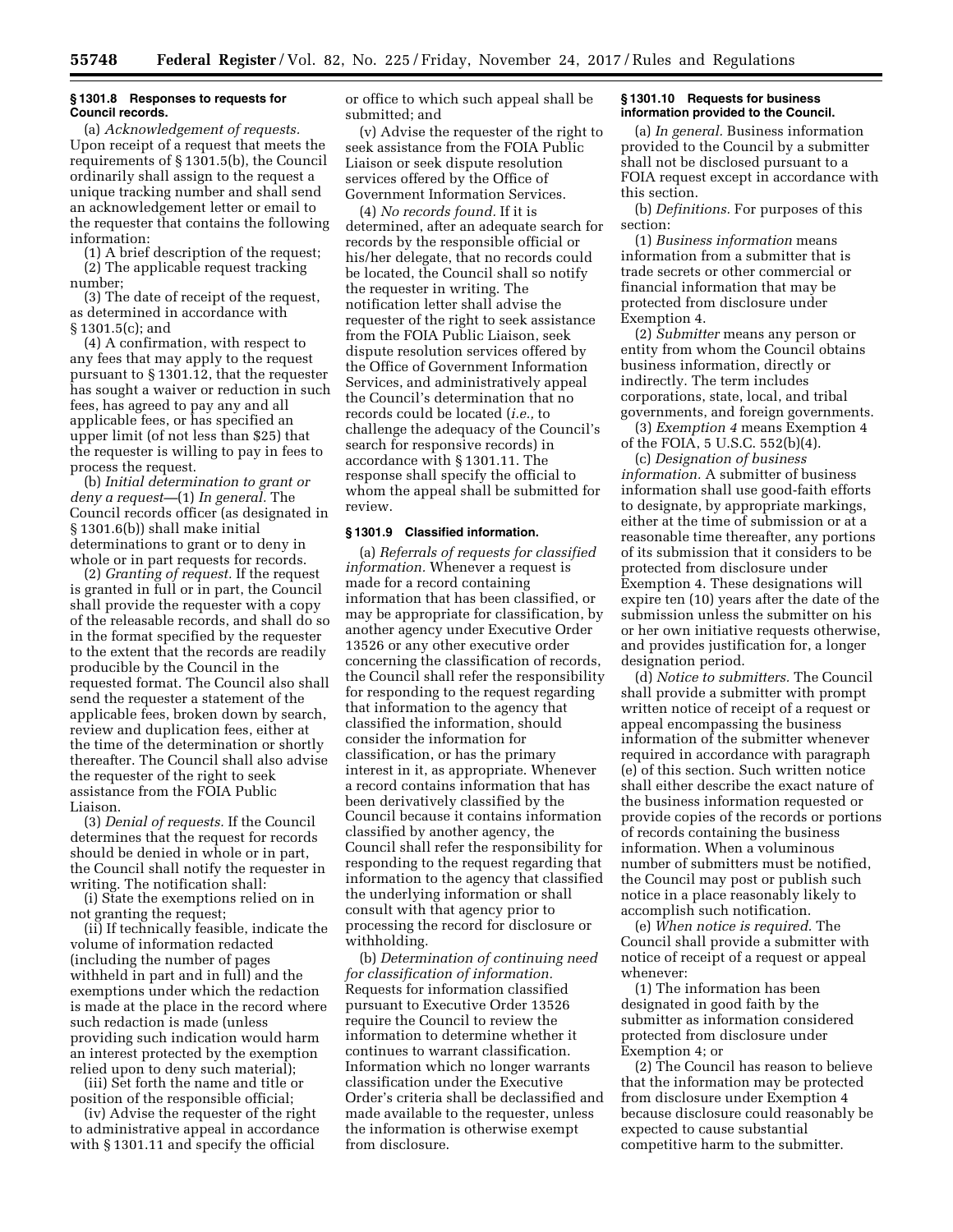(f) *Opportunity to object to disclosure.*  (1) Through the notice described in paragraph (d) of this section, the Council shall notify the submitter in writing that the submitter shall have ten (10) days from the date of the notice (exclusive of Saturdays, Sundays, and legal public holidays) to provide the Council with a detailed statement of any objection to disclosure. Such statement shall specify all grounds for withholding any of the information under Exemption 4, including a statement of why the information is considered to be a trade secret or commercial or financial information that is privileged or confidential. In the event that the submitter fails to respond to the notice within the time specified, the submitter shall be considered to have no objection to disclosure of the information. Information provided by a submitter pursuant to this paragraph (f) may itself be subject to disclosure under the FOIA.

(2) When notice is given to a submitter under this section, the Council shall advise the requester that such notice has been given to the submitter. The requester shall be further advised that a delay in responding to the request may be considered a denial of access to records and that the requester may proceed with an administrative appeal or seek judicial review, if appropriate. However, the Council shall invite the requester to agree to an extension of time so that the Council may review the submitter's objection to disclosure.

(g) *Notice of intent to disclose.* The Council shall consider carefully a submitter's objections and specific grounds for nondisclosure prior to determining whether to disclose business information responsive to the request. If the Council decides to disclose business information over the objection of a submitter, the Council shall provide the submitter with a written notice which shall include:

(1) A statement of the reasons for which the submitter's disclosure objections were not sustained;

(2) A description of the business information to be disclosed; and

(3) A specified disclosure date which is not less than ten (10) days (exclusive of Saturdays, Sundays, and legal public holidays) after the notice of the final decision to release the requested information has been provided to the submitter. Except as otherwise prohibited by law, notice of the final decision to release the requested information shall be forwarded to the requester at the same time.

(h) *Notice of FOIA lawsuit.* Whenever a requester brings suit seeking to compel disclosure of business information covered in paragraph (c) of this section, the Council shall promptly notify the submitter.

(i) *Exception to notice requirement.*  The notice requirements of this section shall not apply if:

(1) The Council determines that the information shall not be disclosed;

(2) The information lawfully has been published or otherwise made available to the public; or

(3) Disclosure of the information is required by statute (other than the FOIA) or by a regulation issued in accordance with the requirements of Executive Order 12600 (3 CFR, 1987 Comp., p. 235).

# **§ 1301.11 Administrative appeals and dispute resolution.**

(a) *Grounds for administrative appeals.* A requester may appeal an initial determination of the Council, including but not limited to a determination:

(1) To deny access to records in whole or in part (as provided in § 1301.8(b)(3));

(2) To assign a particular fee category to the requester (as provided in § 1301.12(c));

(3) To deny a request for a reduction or waiver of fees (as provided in § 1301.12(f)(7));

(4) That no records could be located that are responsive to the request (as provided in § 1301.8(b)(4)); or

(5) To deny a request for expedited processing (as provided in § 1301.7(c)(5)).

(b) *Time limits for filing administrative appeals.* An appeal must be submitted within ninety (90) days of the date of the initial determination or the date of the letter transmitting the last records released, whichever is later, or, in the case of an appeal of a denial of expedited processing, within ninety (90) days of the date of the initial determination to deny expedited processing (see § 1301.7).

(c) *Form and content of administrative appeals.* The appeal shall—

(1) Be made in writing or, as set forth on the Council's Web site, via the Internet;

(2) Be clearly marked on the appeal request and any envelope that encloses it with the words ''Freedom of Information Act Appeal'' and addressed to Financial Stability Oversight Council, U.S. Department of the Treasury, 1500 Pennsylvania Avenue NW., Washington, DC 20220;

(3) Set forth the name of and contact information for the requester, including a mailing address, telephone number, and, if available, an email address at

which the Council may contact the requester regarding the appeal;

(4) Specify the date of the initial request and date of the letter of initial determination, and, where possible, enclose a copy of the initial request and the initial determination being appealed; and

(5) Set forth specific grounds for the appeal.

(d) *Processing of administrative appeals.* Appeals shall be stamped with the date of their receipt by the office to which addressed, and shall be processed in the approximate order of their receipt. The receipt of the appeal shall be acknowledged by the Council and the requester advised of the date the appeal was received and the expected date of response.

(e) *Determinations to grant or deny administrative appeals.* The Chairperson of the Council or his/her designee is authorized to and shall decide whether to affirm or reverse the initial determination (in whole or in part), and shall notify the requester of this decision in writing within twenty (20) days (exclusive of Saturdays, Sundays, and legal public holidays) after the date of receipt of the appeal, unless extended pursuant to § 1301.7(e).

(1) If it is decided that the appeal is to be denied (in whole or in part) the requester shall be—

(i) Notified in writing of the denial;

(ii) Notified of the reasons for the denial, including the FOIA exemptions relied upon;

(iii) Notified of the name and title or position of the official responsible for the determination on appeal;

(iv) Provided with a statement that judicial review of the denial is available in the United States District Court for the judicial district in which the requester resides or has a principal place of business, the judicial district in which the requested records are located, or the District of Columbia in accordance with  $5$  U.S.C.  $552(a)(4)(B)$ ; and

(v) Provided with notification that mediation services may be available to the requester as a non-exclusive alternative to litigation through the Office of Government Information Services in accordance with 5 U.S.C. 552(h)(3).

(2) If the Council grants the appeal in its entirety, the Council shall so notify the requester and promptly process the request in accordance with the decision on appeal.

(f) *Dispute resolution.* Requesters may seek dispute resolution by contacting the FOIA Public Liaison or the Office of Government Information Services as set forth on the Council's Web site.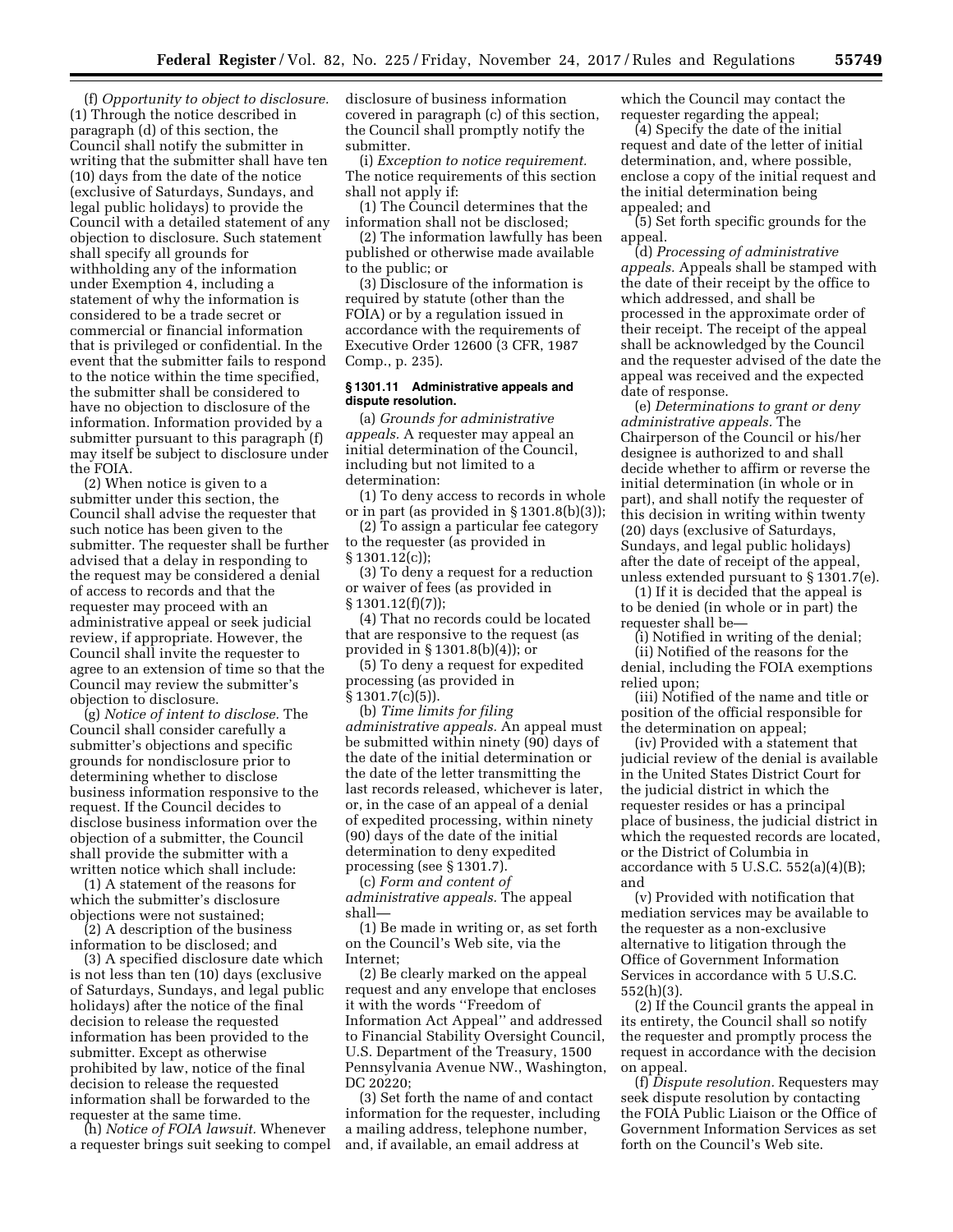### **§ 1301.12 Fees for processing requests for Council records.**

(a) *In general.* The Council shall charge the requester for processing a request under the FOIA in the amounts and for the services set forth in paragraphs (b) through (d) of this section, except if a waiver or reduction of fees is granted under paragraph (f) of this section, or if, pursuant to paragraph (e)(2) of this section, the failure of the Council to comply with certain time limits precludes it from assessing certain fees. No fees shall be charged if the amount of fees incurred in processing the request is below \$25.

(b) *Fees chargeable for specific services.* The fees for services performed by the Council shall be imposed and collected as set forth in this paragraph (b).

(1) *Duplicating records.* The Council shall charge a requester fees for the cost of copying records as follows:

(i)  $$0.08$  per page, up to  $8\frac{1}{2} \times 14$ ", made by photocopy or similar process.

(ii) Photographs, films, and other materials—actual cost of duplication.

(iii) Other types of duplication services not mentioned above—actual cost.

(iv) Material provided to a private contractor for copying shall be charged to the requester at the actual cost charged by the private contractor.

(2) *Search services.* The Council shall charge a requester for all time spent by its employees searching for records that are responsive to a request, including page-by-page or line-by-line identification of responsive information within records, even if no responsive records are found. The Council shall charge the requester fees for search time as follows:

(i) *Searches for other than electronic records.* The Council shall charge for search time at the salary rate(s) (basic pay plus sixteen (16) percent) of the employee(s) who conduct the search. This charge shall also include transportation of employees and records at actual cost. Fees may be charged for search time even if the search does not yield any responsive records, or if records are exempt from disclosure.

(ii) *Searches for electronic records.*  The Council shall charge the requester for the actual direct cost of the search, including computer search time, runs, and the operator's salary. The fee for computer output shall be the actual direct cost. For a requester in the ''other'' category, when the cost of the search (including the operator time and the cost of operating the computer to process a request) equals the equivalent dollar amount of two hours of the salary of the person performing the search (*i.e.,*  the operator), the charge for the computer search will begin.

(3) *Review of records.* The Council shall charge a requester for time spent by its employees examining responsive records to determine whether any portions of such record are withholdable from disclosure, pursuant to the FOIA exemptions of 5 U.S.C. 552(b). The Council shall also charge a requester for time spent by its employees redacting any such withholdable information from a record and preparing a record for release to the requester. The Council shall charge a requester for time spent reviewing records at the salary rate(s) (*i.e.,* basic pay plus sixteen (16) percent) of the employees who conduct the review. Fees may be charged for review time even if records ultimately are not disclosed.

(4) *Inspection of records in the reading room.* Fees for all services provided shall be charged whether or not copies are made available to the requester for inspection. However, no fee shall be charged for monitoring a requester's inspection of records.

(5) *Other services.* Other services and materials requested which are not covered by this part nor required by the FOIA are chargeable at the actual cost to the Council. Charges permitted under this paragraph may include:

(i) Certifying that records are true copies; and

(ii) Sending records by special methods (such as by express mail, etc.).

(c) *Fees applicable to various categories of requesters—*(1) *Generally.*  The Council shall assess the fees set forth in paragraph (b) of this section in accordance with the requester fee categories set forth below.

(2) *Requester selection of fee category.*  A requester shall identify, in the initial FOIA request, the purpose of the request in one of the following categories:

(i) *Commercial.* A commercial use request refers to a request from or on behalf of a person who seeks information for a use or purpose that furthers the commercial, trade, or profit interests of the requester or the person on whose behalf the request is made, which can include furthering those interests through litigation. The Council may determine from the use specified in the request that the requester is a commercial user.

(ii) *Educational institution.* This refers to a preschool, a public or private elementary or secondary school, an institution of graduate higher education, an institution of undergraduate higher education, an institution of professional education, and an institution of vocational education, which operates a

program or programs of scholarly research. This includes a request from a teacher or student at any such institution making the request in connection with his or her role at the educational institution.

(iii) *Non-commercial scientific institution.* This refers to an institution that is not operated on a ''commercial'' basis, as that term is defined in paragraph (c)(2)(i) of this section, and which is operated solely for the purpose of conducting scientific research, the results of which are not intended to promote any particular product or industry.

(iv) *Representative of the news media.*  This refers to any person or entity that gathers information of potential interest to a segment of the public, uses its editorial skills to turn the raw materials into a distinct work, and distributes that work to an audience. In this paragraph (c)(2)(iv), the term ''news'' means information that is about current events or that would be of current interest to the public. Examples of news-media entities are television or radio stations broadcasting to the public at large and publishers of periodicals (but only if such entities qualify as disseminators of ''news'') who make their products available for purchase by subscription or by free distribution to the general public. These examples are not allinclusive. Moreover, as methods of news delivery evolve (for example, the adoption of the electronic dissemination of newspapers through telecommunications services), such alternative media shall be considered to be news media entities. A freelance journalist shall be regarded as working for a news media entity if the journalist can demonstrate a solid basis for expecting publication through that entity, whether or not the journalist is actually employed by the entity. A publication contract would present a solid basis for such an expectation; the Council may also consider the past publication record of the requester in making such a determination.

(v) *Other requester.* This refers to a requester who does not fall within any of the categories described in paragraphs (c)(2)(i)–(iv) of this section.

(d) *Fees applicable to each category of requester.* The Council shall apply the fees set forth in this paragraph, for each category described in paragraph (c) of this section, to requests processed by the Council under the FOIA.

(1) *Commercial use.* A requester seeking records for commercial use shall be charged the full direct costs of searching for, reviewing, and duplicating the records they request as set forth in paragraph (b) of this section.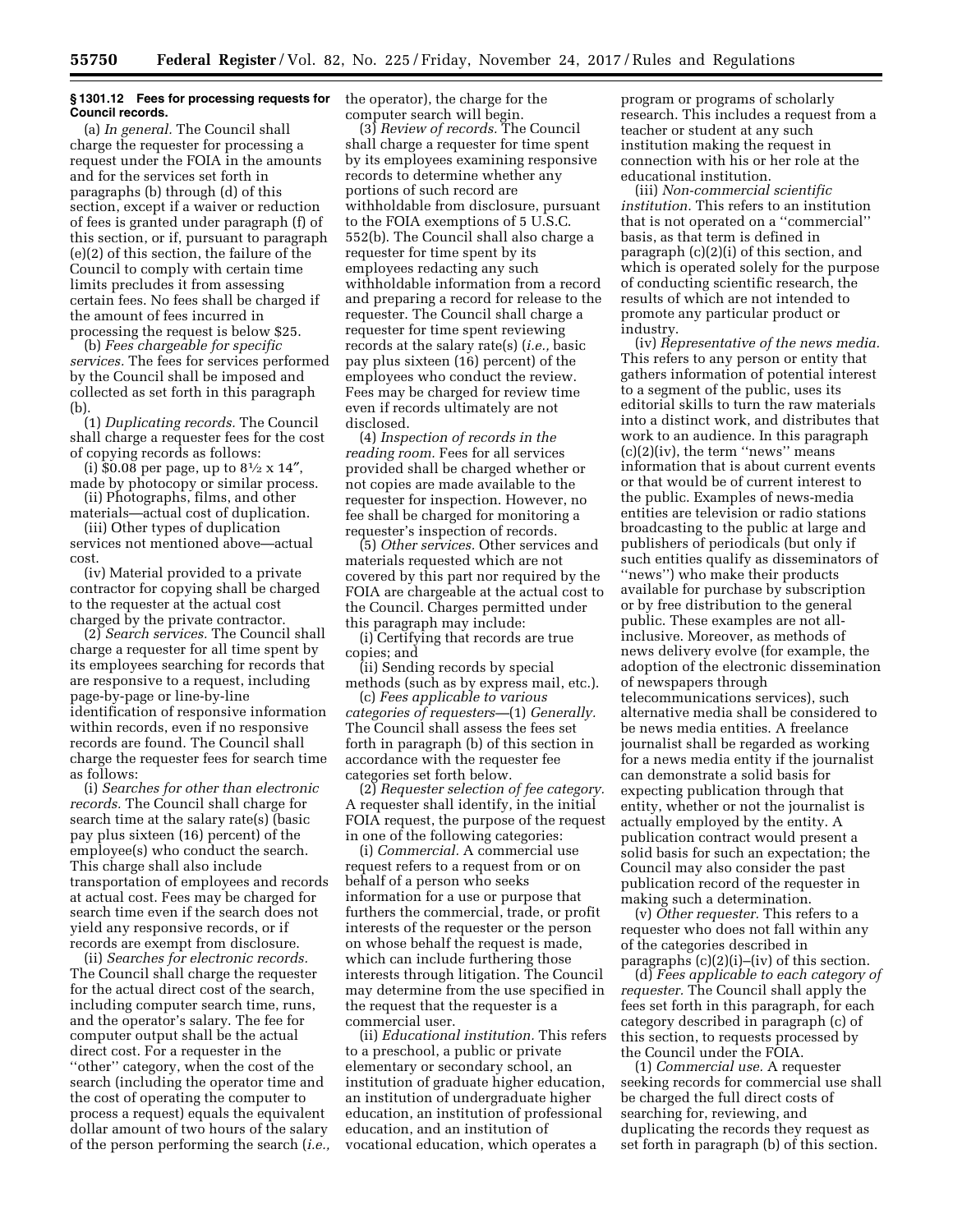Moreover, when a request is received for may not charge a requester search fees disclosure that is primarily in the commercial interest of the requester, the Council is not required to consider a request for a waiver or reduction of fees based upon the assertion that disclosure would be in the public interest. The Council may recover the cost of searching for and reviewing records even if there is ultimately no disclosure of records or no records are located.

(2) *Educational and non-commercial scientific uses.* A requester seeking records for educational or noncommercial scientific use shall be charged only for the cost of duplicating the records they request, except that the Council shall provide the first one hundred (100) pages of duplication free of charge. To be eligible, the requester must show that the request is made in connection with the requester's role at an educational institution or is made under the auspices of a non-commercial scientific institution and that the records are not sought for a commercial use, but are sought in furtherance of scholarly (if the request is from an educational institution) or scientific (if the request is from a non-commercial scientific institution) research.

(3) *News media uses.* A requester seeking records under the news media use category shall be charged only for the cost of duplicating the records they request, except that the Council shall provide the requester with the first one hundred (100) pages of duplication free of charge.

(4) *Other requests.* A requester seeking records for any other use shall be charged the full direct cost of searching for and duplicating records that are responsive to the request, as set forth in paragraph (b) of this section, except that the Council shall provide the first one hundred (100) pages of duplication and the first two hours of search time free of charge. The Council may recover the cost of searching for records even if there is ultimately no disclosure of records, or no records are located.

(e) *Other circumstances when fees are not charged.* (1) Notwithstanding paragraphs (b), (c), and (d) of this section, the Council may not charge a requester a fee for processing a FOIA request if—:

(i) Services were performed without charge;

(ii) The cost of collecting a fee would be equal to or greater than the fee itself; or

(iii) The fees were waived or reduced in accordance with paragraph (f) of this section.

(2) Notwithstanding paragraphs (b), (c), and (d) of this section, the Council

or, in the case of a requester described in paragraphs (c)(2)(ii) through (iv) of this section, duplication fees if the Council fails to comply with any time limit under § 1301.7 or § 1301.11; provided that:

(i) If unusual circumstances (as that term is defined in § 1301.7(e)) apply to the processing of the request and the Council has provided a timely notice to the requester in accordance with § 1301.7(e)(1), then a failure to comply with such time limit shall be excused for an additional ten days;

(ii) If unusual circumstances (as that term is defined in § 1301.7(e)) apply to the processing of the request, more than 5,000 pages are necessary to respond to the request, the Council has provided a timely written notice to the requester in accordance with § 1301.7(e)(2), and the Council has discussed with the requester via written mail, electronic mail, or telephone (or made not less than three good-faith attempts to do so) how the requester could effectively limit the scope of the request in accordance with § 1301.7(e)(2), then the Council may charge a requester such fees; and

(iii) If a court has determined that exceptional circumstances exist, then a failure to comply with such time limit shall be excused for the length of time provided by the court order.

(f) *Waiver or reduction of fees.* (1) A requester shall be entitled to receive from the Council a waiver or reduction in the fees otherwise applicable to a FOIA request whenever the requester:

(i) Requests such waiver or reduction of fees in writing and submits the written request to the Council together with or as part of the FOIA request, or at a later time consistent with § 1301.5(b)(7) to process the request; and

(ii) Demonstrates that the fee reduction or waiver request is in the public interest because:

(A) Furnishing the information is likely to contribute significantly to public understanding of the operations or activities of the government; and

(B) Furnishing the information is not primarily in the commercial interest of the requester.

(2) To determine whether the requester has satisfied the requirements of paragraph (f)(1)(ii)(A) of this section, the Council shall consider:

(i) The subject of the requested records must concern identifiable operations or activities of the federal government, with a connection that is direct and clear, not remote or attenuated;

(ii) The disclosable portions of the requested records must be meaningfully informative about government operations or activities in order to be "likely to contribute" to an increased public understanding of those operations or activities. The disclosure of information that already is in the public domain, in either a duplicative or a substantially identical form, would not be as likely to contribute to such understanding where nothing new would be added to the public's understanding;

(iii) The disclosure must contribute to the understanding of a reasonably broad audience of persons interested in the subject, as opposed to the individual understanding of the requester. A requester's expertise in the subject area and ability and intention to effectively convey information to the public shall be considered. It shall be presumed that a representative of the news media will satisfy this consideration.

(iv) The public's understanding of the subject in question, as compared to the level of public understanding existing prior to the disclosure, must be enhanced by the disclosure to a significant extent.

(3) To determine whether the requester satisfies the requirement of paragraph  $(f)(1)(ii)(B)$  of this section, the Council shall consider:

(i) Any commercial interest of the requester (with reference to the definition of ''commercial use'' in paragraph (c)(2)(i) of this section), or of any person on whose behalf the requester may be acting, that would be furthered by the requested disclosure. In the administrative process, a requester may provide explanatory information regarding this consideration; and

(ii) Whether the public interest is greater in magnitude than that of any identified commercial interest in disclosure. The Council ordinarily shall presume that, if a news media requester satisfies the public interest standard, the public interest will be the interest primarily served by disclosure to that requester. Disclosure to data brokers or others who merely compile and market government information for direct economic return shall not be presumed to primarily serve the public interest.

(4) Where only some of the records to be released satisfy the requirements for a waiver or reduction of fees, a waiver or reduction shall be granted for those records.

(5) *Determination of request to reduce or waive fees.* The Council shall notify the requester in writing regarding its determinations to reduce or waive fees.

(6) *Effect of denying request to reduce or waive fees.* If the Council denies a request to reduce or waive fees, then the Council shall advise the requester, in